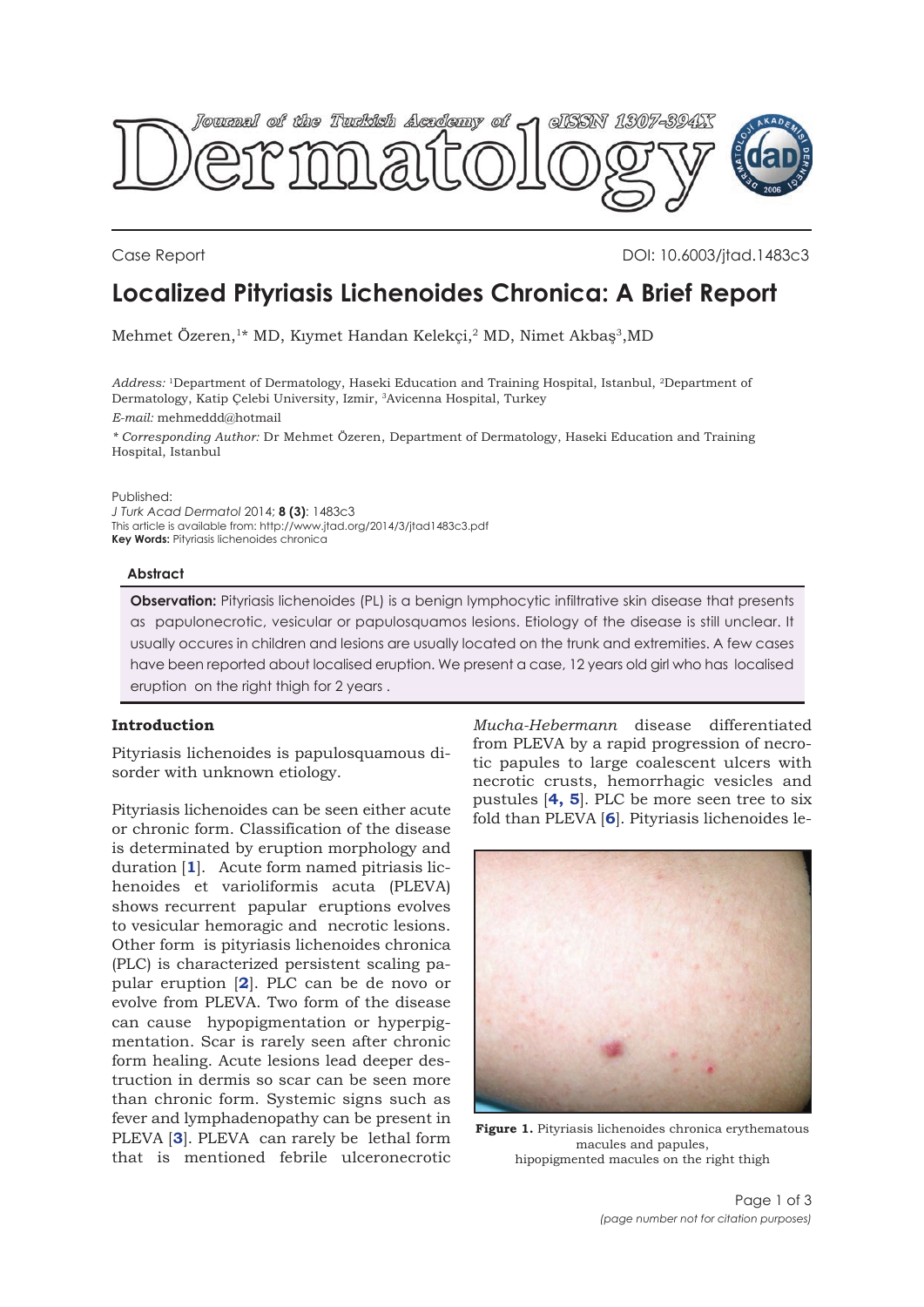

**Figure 2.** Hematoxylin-eosin, x 10, hyperkeratosis, lymphocytic infiltration with lichenoid pattern and extravasated

sions usually located on the trunk and proximal extremities but anywhere on the skin or even oral mucosa can be included [**[6](#page-2-0)**].

### **Case Report**

A 12-years-old girl presented with history of skin rash had been present for two years. Patient's parents referred to differrent clinics and she was used topical corticosteroids, oral antihistaminics and emolient without any benefit. Systemic organ examination was normal. In dermatological examination there was 3- 5 mm diameter erythematous macules and papules that surfases minimal scaly. All these papules were monomorf and located on the medial side of right thigh. There were hipopigmentary macules without any atrophy (**[Figure 1](#page-0-0)**). She has no complain only slight pruritus. Results of Hematologic and blood biochemical analyses were normal.

One of the papule was taken for histopatological investigation with 4 mm punch device. Histologic findings in lesion, hyperkeratosis, lymphocytic infiltration with lichenoid pattern and extravasated erythrocytes in upper layer of epidermis, irregular acanthosis, and spongiosis (**Figure 2**).

With all these finding and clinical presentation suggested pityriasis lichenoides chronica. We started to patient systemic erytromycine 500 mg twice daily and topically mild corticosteroid over one month. Lesions persisted during this therapy and erytromycine treatment was changed to tetracycline 250 mg twice daily PO. The lesions remained localized to inner thigh during treatment. The patient was out of follow up after 6 months.

#### **Discussion**

Even first case of about the pityriasis lichenoides came from 19th century, nature of the disease has not been known well. PL may be part of clonal T-cell cutaneous lymphoproliferative disorders. Rare case reports exhibited PL evolve into T-cell lymphoma supported this theory [**[7,](#page-2-0) [8](#page-2-0)**]. Direct immunufluorescence (DIF) examination in PL lesions can show vascular of IgG ,C3 fibrin deposition around blood vessels and dermoepidermal junction that caused PL is mentioned in vasculit chapter in some textbooks. lnflamatuary respond from to infectious agent or a T-cell dyscrasia and immun complex-mediated hypersensitivity are other probably mechanism of disease [**[7,](#page-2-0) [8](#page-2-0)**]. There is clonal proliferation of cytolitic memory T cells as a response for antigens stimulus. Now PL is considered as benign lymphoproliferative disease by most of authors [**[2, 7,](#page-2-0) [8](#page-2-0)**].

Skin lesions of the PL have predilection to trunk and flexural regions of extremities. Most patients are presented with generalized eruption. Sometimes skin lesions can affect only truncal area or only extremities [**[9](#page-2-0)**]. *Gelmetti* et al classified PL as central (face, trunk and inguinal involvement), peripheral (extremities, palm and sole involvement) and diffuse (both truncal and extremities involvement) [**[9](#page-2-0)**]. *Weinber* et al investigated 27 PL cases , found out that 16 patient truncal disturbution, 16 patient extremities, 7 patient generalized, one patient only upper trunk and one patient only buttocks and thighs [**[2](#page-2-0)**].*Wahie* et al noted that most frequently affected area is upper limbs over % 90 in al age group and face and acral regions is less effected area between %5-%10 [**[10](#page-2-0)**].

In the literature, there are few cases that have been reported with localized PL. First localized PL was 50 years old men with lesions on the left lateral trunk reported by *Cliff* et al in 1996 [**[11](#page-2-0)**]. A women 62 years old was reported by *Child* as different localization that 4 years history of lesions on right breast . Repeated biopsy revelead for this women that lesions evolved to cutaneous T-cell lymphoma [[12](#page-2-0)]. *Martin* et al reported 9 years-old boy who had lesions in the lower abdominal region and groin[**[9](#page-2-0)**]. *Kossard* reported two patients one of them was 66 years old man had right foot localization and the other was 58 years old